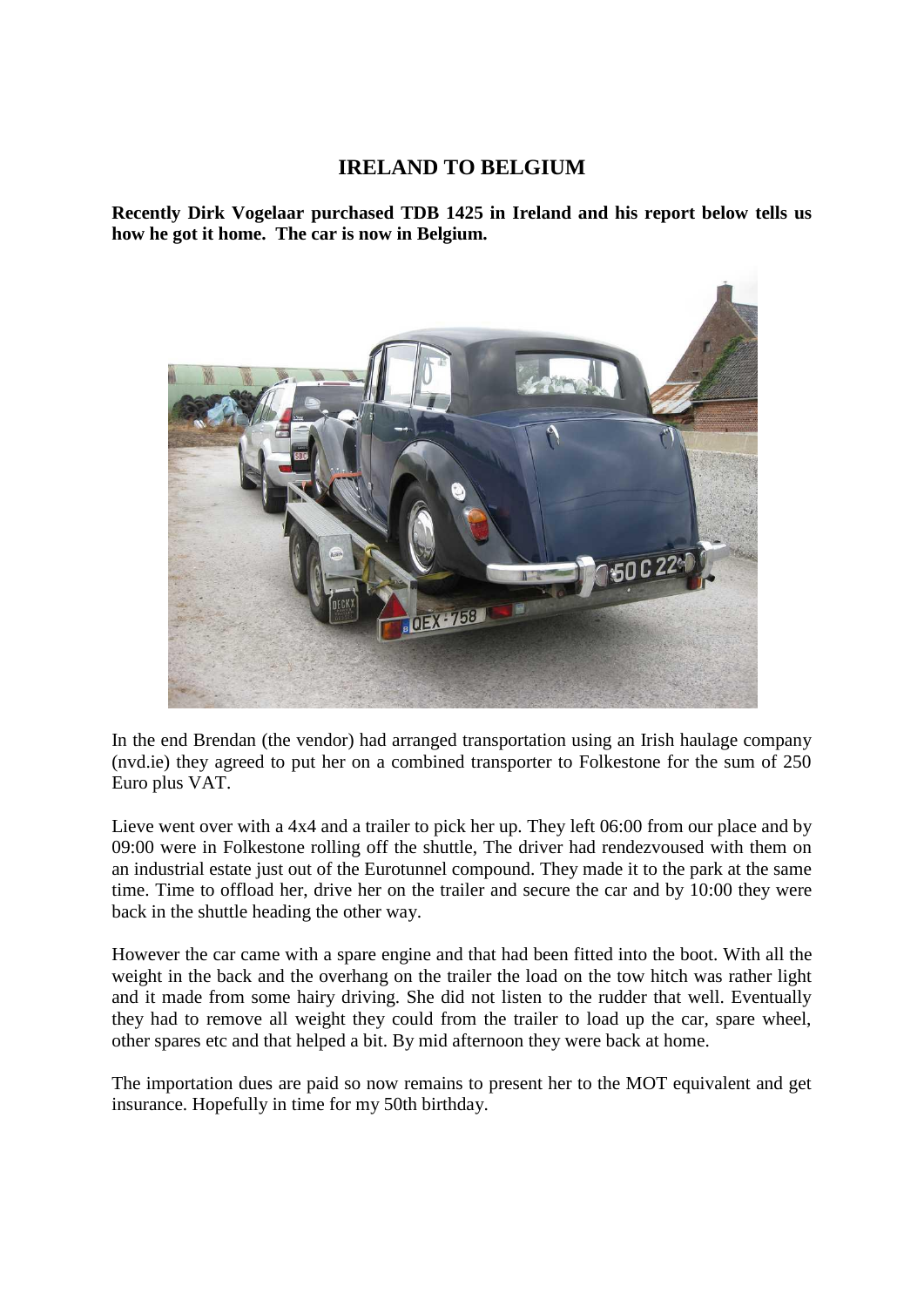I took some pictures while still in Ireland but shall ask Lieve to send the ones on the trailer and the spare engine in the boot. Must be a novelty: a twin-engined Renown.





New stable-mates in Belgium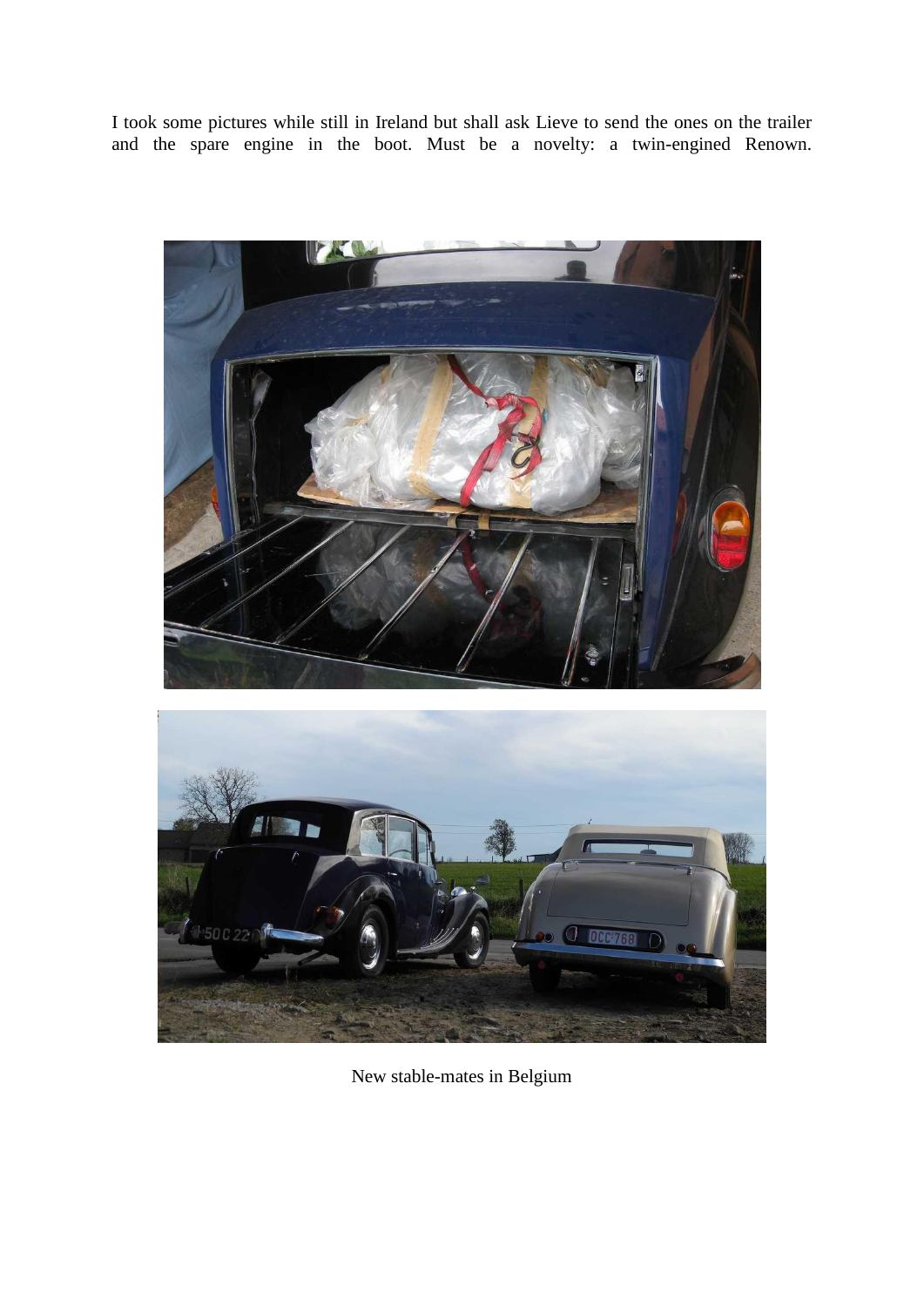## **RAZOREDGE IN THE CZECH REPUBLIC**

If you visit You Tube, try searching for 'Triumph Renown". There are two or three items of interest – if you pick your way carefully through the dog shows, for it transpires that the names Triumph and Renown are part of the kennel name of a pedigree corgi better known as TuTu.

One genuine Triumph clip shows us a proud driving demonstration from the Czech Republic, in a video which shouldn't really be labelled 'Renown' at all, since the car concerned is an 1800 saloon.



The car appears to be well-preserved, and the driver – or at least the cameraman – has confidence in the brakes, because towards the end of the clip the car draws up quite rapidly to stop just short of the camera. Notice, however, the drooping passenger door-handle: whoever replaced this handle did not realise that the new spindle needs to be twisted through about  $20^{\circ}$ in order to align it properly.

We are treated to a tour of the interior: red-leather upholstery and views of the dashboard. There have been comments in previous *Globes* about our cars being exported to central Europe, and it may be that a member will recognise this one? The number plate does not help, of course, and although there are shots of the engine compartment and the commission plate can be seen, the screen resolution is not good enough to read the number.

The clip was posted last year, and the person or organisation is clearly also a Jaguar enthusiast, if you follow the link to his site. It's good to think that the overseas vehicles and members, who play a significant role in the preservation of the marque, are going strong in even in countries where we have no members – so far.

The two other gleanings from You Tube are much nearer to home, in distance if not in time.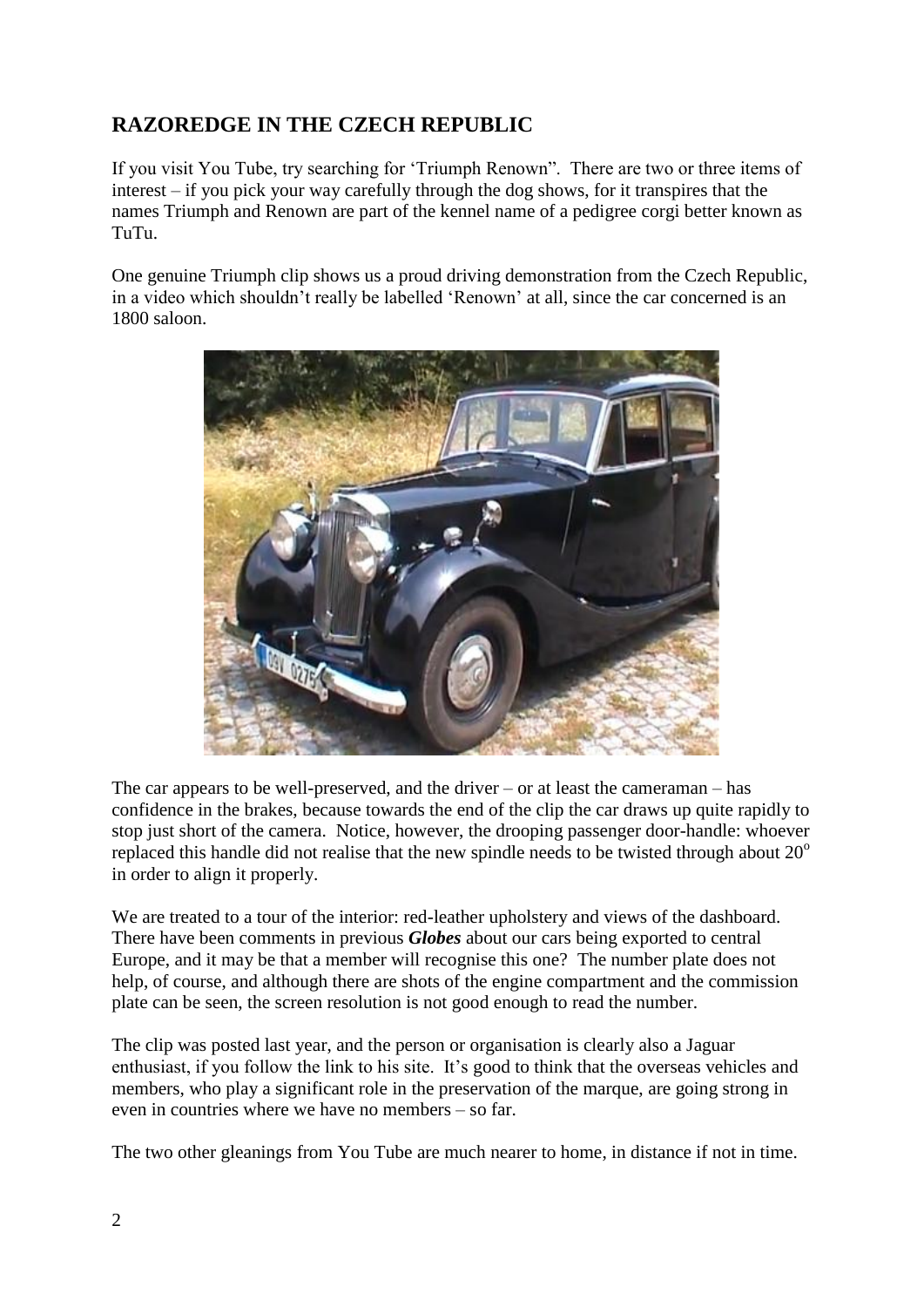![](_page_3_Picture_0.jpeg)

The first is a clip from the Cranleigh Classic Car Show in August 2011, where a succession of interesting cars tour the parade ring – including the Razoredge of our own David Wickens, shown above. The second has only a brief glimpse, of a TDA or 1800 saloon, XME 312, seen in Hale Lane, north London; but the clip is well worth looking out. It was made by the BBC in the early 50s on behalf of the BREMA radio manufacturer's Association, to encourage owners of older cars to have suppressors fitted to their ignition systems, because "we live in a country which is now widely provided with television transmission." The sight of north London roads with just occasional cars passing, and the collection of vehicles – some drivers making hand signals, even – feels like a different age; and yet it is a glimpse of the world our cars were designed and built for.

## **Tony Beadle 1943 – 2012**

**We record with great sadness the passing of Tony Beadle, who died on January 7th of this year, following a lengthy operation for a serious heart condition. Tony was a founder member of the Standard Triumph Forum, editor of a number of car enthusiast magazines, and the originator of 'Drive it Day'. John Bath, our Club historian, knew him best, and records this personal tribute.**

I was personally very sorry to read the very sad news of Tony's death, in both the latest issue of "*Triumph World*" and also "*Classic American*" where there were quite rightly generous tributes, because Tony was the founding Editor of both of these magazines.

Indeed Tony's final piece was published in the March issue of the latter journal which, right from its launch in 1988, helped to raise interest - including mine, it should be said, dormant since my schooldays - in perhaps a rather neglected area of the old car movement. Not too many classic car enthusiasts like both Triumphs and American cars, so I was intrigued to find out how "*Triumph World"* came about, though it did fill a now obvious gap in the market.

Tony's widow, Jennie, explained to me on the phone that in this case, the idea of a bimonthly magazine for Triumph (and Standard) enthusiasts was put to him this time round, though once he was at the helm, he embraced the subject with gusto and was